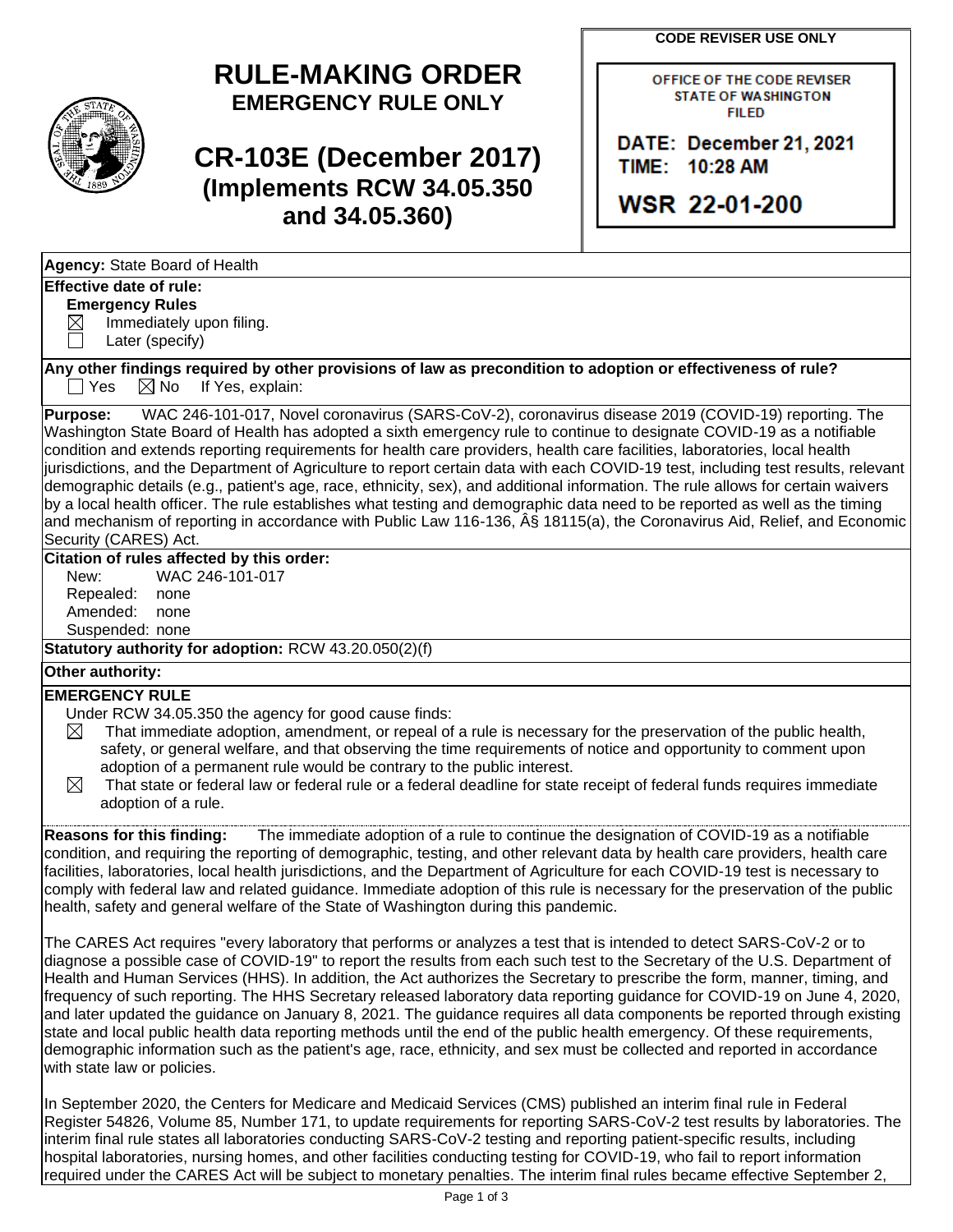### 2020.

Adoption of a sixth emergency rule ensures continued compliance with the CARES Act and CMS requirements, and better reflects Department capacity to receive data and local health jurisdictions to submit data, in order to improve the public health response to COVID-19. The Board intends to incorporate these provisions into permanent rule, and filed a CR-101 on July 23, 2021 as WSR 21-15-105.